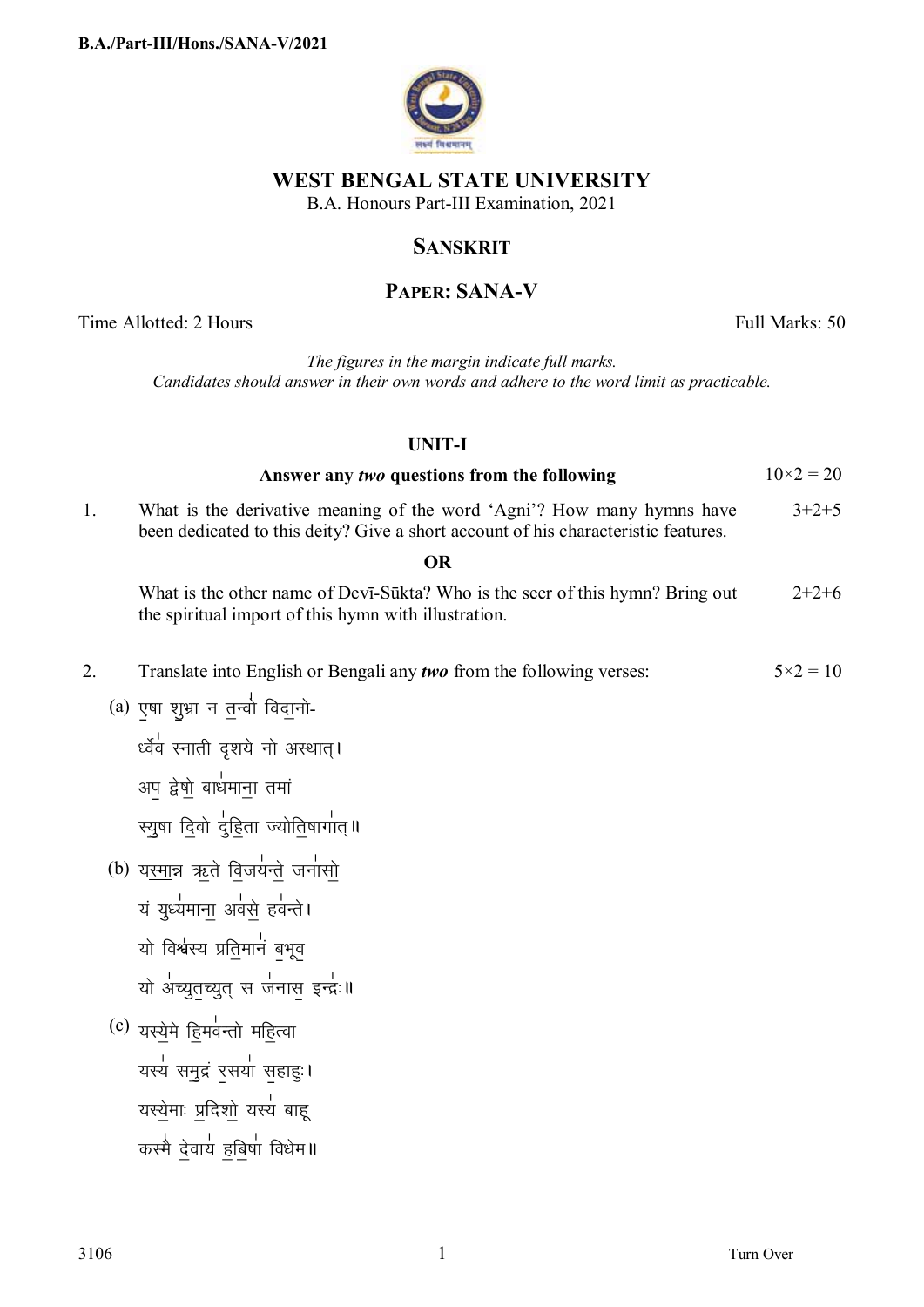#### **B.A./Part-III/Hons./SANA-V/2021**

| 3.        |  | To which Veda does Rudrādhyāya belong? Which natural phenomenon is<br>represented by Rudra? Estimate the poetic features of Rudrādhyāya in<br>describing Rudra. | $1+1+8$           |  |  |
|-----------|--|-----------------------------------------------------------------------------------------------------------------------------------------------------------------|-------------------|--|--|
| <b>OR</b> |  |                                                                                                                                                                 |                   |  |  |
|           |  | Discuss the characteristic features of Rudra mentioning the main points of<br>difference of this deity from the Rgvedic hymn.                                   | 10                |  |  |
| 4.        |  | Answer any <b>one</b> question from the following:                                                                                                              | $10\times1=10$    |  |  |
|           |  | (a) To which Veda does the Manumatsyakatha belong? Narrate the story with<br>special notes on its origin and importance.                                        | $1+7+2$           |  |  |
|           |  | (b) 'चरैवेति वै मा ब्राह्मणोऽवदत्' -Who was the speaker of चरैवेति? Whom did he advise<br>this? Was the advice carried on? What was the outcome of the advice?  | $1+1+1+7$         |  |  |
| 5.        |  | Explain in Sanskrit any one from the following:                                                                                                                 | $10\times1=10$    |  |  |
|           |  | (a) मनसैवानुद्रष्टव्यं नेह नानारित किञ्चन।                                                                                                                      |                   |  |  |
|           |  | मृत्योः स मृत्युमाप्नोति य इह नानेव पश्यति॥                                                                                                                     |                   |  |  |
|           |  | (b) अनन्दा नाम ते लोका अन्धेन तमसावृताः।                                                                                                                        |                   |  |  |
|           |  | तांस्ते प्रेत्याभिगच्छन्त्यविद्वांसोऽबुधो जनाः ॥                                                                                                                |                   |  |  |
|           |  | (c) यरिमन् पञ्च पञ्चजना आकाशश्च प्रतिष्ठितः।                                                                                                                    |                   |  |  |
|           |  | तमेव मन्य आत्मानं विद्वान् ब्रह्मामृतोऽमृतम्॥                                                                                                                   |                   |  |  |
| 6.        |  | Attempt any <b>one</b> question from the following:                                                                                                             | $10\times1=10$    |  |  |
|           |  | (a) Write a comprehensive note on the formation and application of Vedic<br>Subjunctive.                                                                        |                   |  |  |
|           |  | (b) Write a note on the Vedic declension.                                                                                                                       |                   |  |  |
|           |  | (c) Write short notes on any <i>two</i> of the following:                                                                                                       | $5 \times 2 = 10$ |  |  |
|           |  | एकश्रुति:, use of इति, Vedic infinitive.                                                                                                                        |                   |  |  |
|           |  | <b>UNIT-II</b>                                                                                                                                                  |                   |  |  |

| Answer any two questions from the following                 | $5 \times 2 = 10$ |
|-------------------------------------------------------------|-------------------|
| Explain in simple Sanskrit any one of the following verses: | $5 \times 1 = 5$  |
| (a) स $\frac{1}{7}$ : पितेव सूनवे-                          |                   |
| ऽग्ने सूपायनो भंव।                                          |                   |
| सचस्वा नः स्वस्तये॥                                         |                   |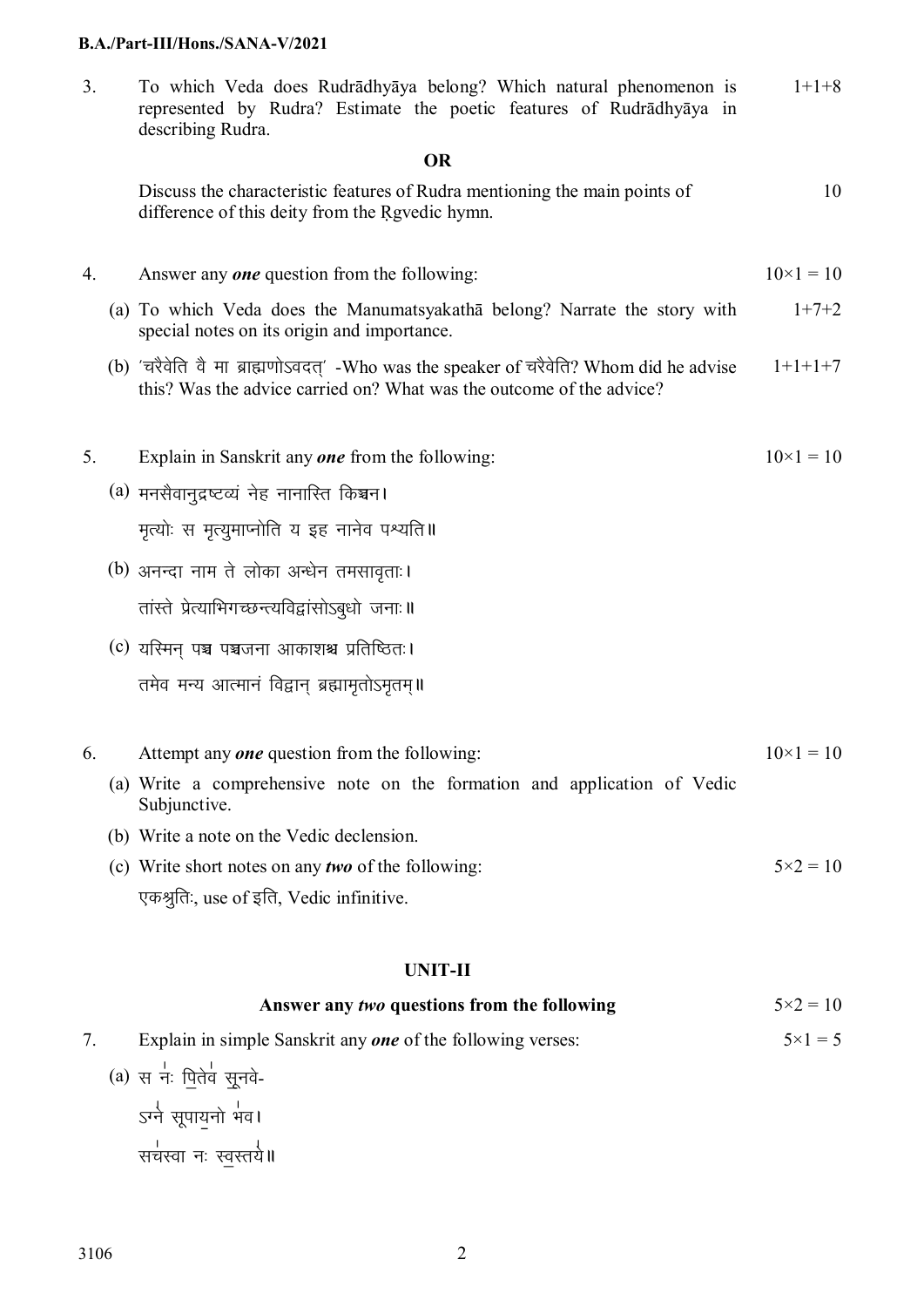### B.A./Part-III/Hons./SANA-V/2021

- (b) अहमेव स्वयमिदं वदामि ्त्यः<br>जुष्टं देवेभिरुत मानुषेभिः । यं कामये तं-तमुग्रं कृणोमि तं ब्रह्माणं तमृषिं तं सुमेधाम्॥
- (c) एषा प्रतीची दुहिता दिवो नृन् योषेव भद्रा नि रिणीते अप्सः। व्यूर्ण्वती दाशुषे वार्याणि पनर्ज्योतिर्यवतिः पर्वथाकः॥
- Translate into English or Bengali any one from the following: 8  $5 \times 1 = 5$ (i) नमोऽस्त् नीलग्रीवाय सहस्राक्षाय मीढ्षे। अथो ये अस्य सत्वानोऽहं तेभ्योऽकरं नमः॥ (ii) अध्यवोचदधिवक्ता प्रथमो दैव्यो भिषक। अहींश्च सर्वान् जम्भयन् सर्वाश्चि यातुधान्योऽधराचीः परासुव॥ (iii) असौ यस्ताम्रो अरुण उत बभ्रः सुमङ्गलः। ये चैनं रुद्रा अभितो दिक्षु श्रिताः सहस्रशोऽवैषां हेर्ड ईमहे॥ 9 Write short notes on any **two** from the following:  $2\frac{1}{2} \times 2 = 5$ अविद्या, विज्ञानमयः, पर्वप्रज्ञा, ब्रह्मवित् । Translate into English or Bengali any two from the following:  $10<sup>1</sup>$  $2\frac{1}{2} \times 2 = 5$ (i) तद्यथा पेशस्कारी पेशसो मात्रामपादाय अन्यन्नवतरं कल्याणतरं रूपं तन्**त एवमेव अयमात्मेद** शरीरं निहत्याविद्यां गमयित्वां अन्यन्नवतरं कल्याणतरं रूपं कूरुते, पित्र्यं वा गान्धर्वं वा दैवं वा प्राजापत्यं वा ब्राह्मं वान्येषां वा भुतानाम।
	- (ii) तस्मिञ्छुक्लमुत नीलमाहुः पिङ्गलं हरितं लोहितञ्च। एष पन्था ब्रह्मणा हानुवित्त रतेनैति ब्रह्मवित् पुण्यकृत् तैजसश्च॥
	- (iii) यदैतमनुपश्यत्यात्मानं देवमञ्जसा। ईशानं भूतभव्यस्य न ततो विजुगुप्सते ॥